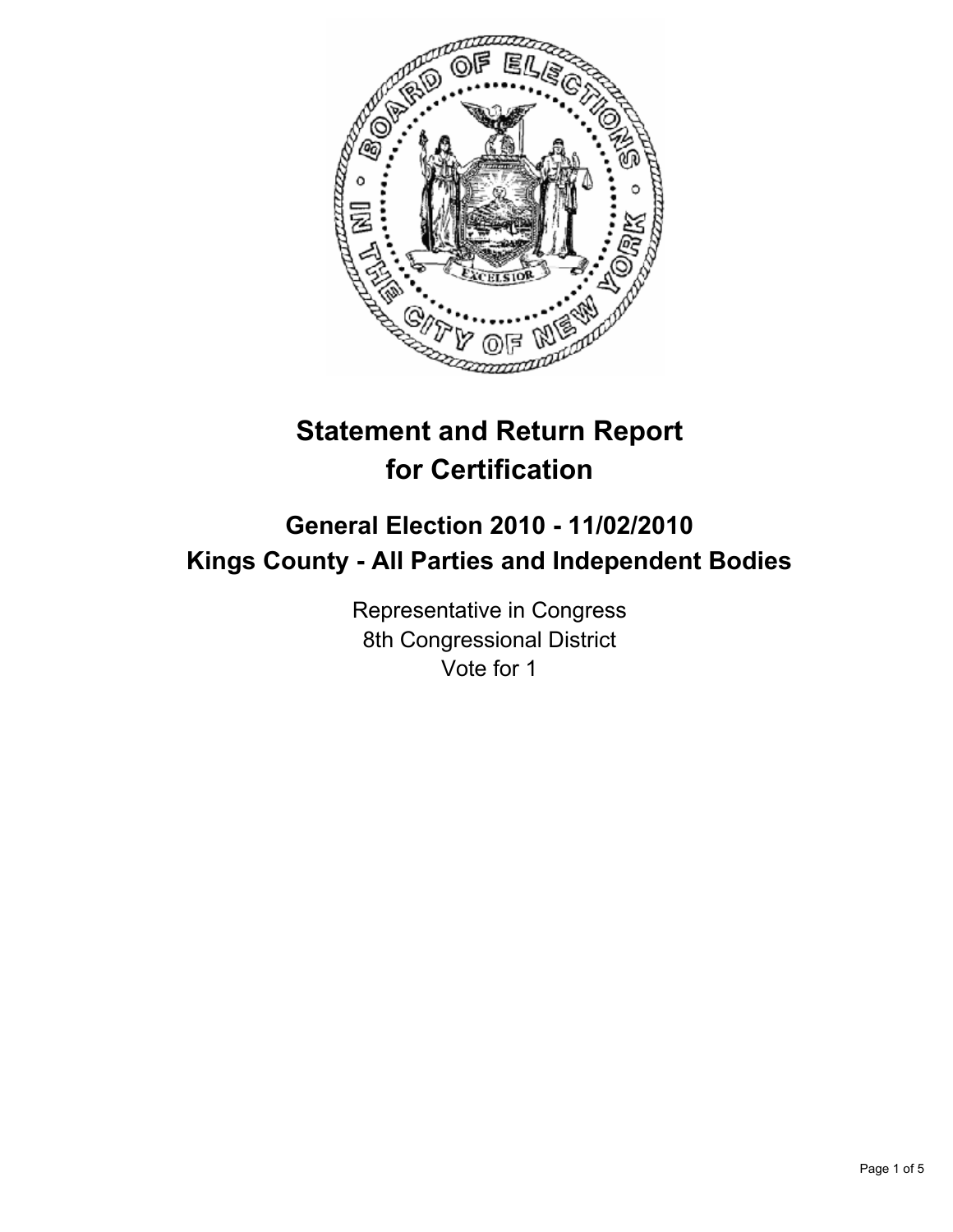

### **Assembly District 44**

| <b>PUBLIC COUNTER</b>               | 654 |
|-------------------------------------|-----|
| <b>EMERGENCY</b>                    | 0   |
| ABSENTEE/MILITARY                   | 4   |
| <b>FEDERAL</b>                      | 2   |
| <b>AFFIDAVIT</b>                    | 8   |
| <b>Total Ballots</b>                | 668 |
| JERROLD L NADLER (DEMOCRATIC)       | 317 |
| SUSAN L KONE (REPUBLICAN)           | 209 |
| SUSAN L KONE (CONSERVATIVE)         | 23  |
| JERROLD L NADLER (WORKING FAMILIES) | 22  |
| <b>Total Votes</b>                  | 571 |
| Unrecorded                          | 97  |

**Assembly District 45**

| <b>PUBLIC COUNTER</b>               | 2,460 |
|-------------------------------------|-------|
| <b>EMERGENCY</b>                    | 0     |
| ABSENTEE/MILITARY                   | 60    |
| <b>FEDERAL</b>                      | 12    |
| <b>AFFIDAVIT</b>                    | 38    |
| <b>Total Ballots</b>                | 2,570 |
| JERROLD L NADLER (DEMOCRATIC)       | 930   |
| SUSAN L KONE (REPUBLICAN)           | 1,076 |
| SUSAN L KONE (CONSERVATIVE)         | 139   |
| JERROLD L NADLER (WORKING FAMILIES) | 51    |
| <b>BOB TURNER (WRITE-IN)</b>        | 1     |
| <b>Total Votes</b>                  | 2,197 |
| Unrecorded                          | 373   |

### **Assembly District 46**

| PUBLIC COUNTER                      | 11,234 |
|-------------------------------------|--------|
| <b>EMERGENCY</b>                    | 9      |
| ABSENTEE/MILITARY                   | 342    |
| FEDERAL                             | 36     |
| <b>AFFIDAVIT</b>                    | 200    |
| <b>Total Ballots</b>                | 11,821 |
| JERROLD L NADLER (DEMOCRATIC)       | 6,165  |
| SUSAN L KONE (REPUBLICAN)           | 3,388  |
| SUSAN L KONE (CONSERVATIVE)         | 187    |
| JERROLD L NADLER (WORKING FAMILIES) | 320    |
| <b>GRIMM (WRITE-IN)</b>             |        |
| JOHN FESSEL (WRITE-IN)              |        |
| MICHAEL MAHUN (WRITE-IN)            | 1      |
| <b>Total Votes</b>                  | 10,063 |
| Unrecorded                          | 1,758  |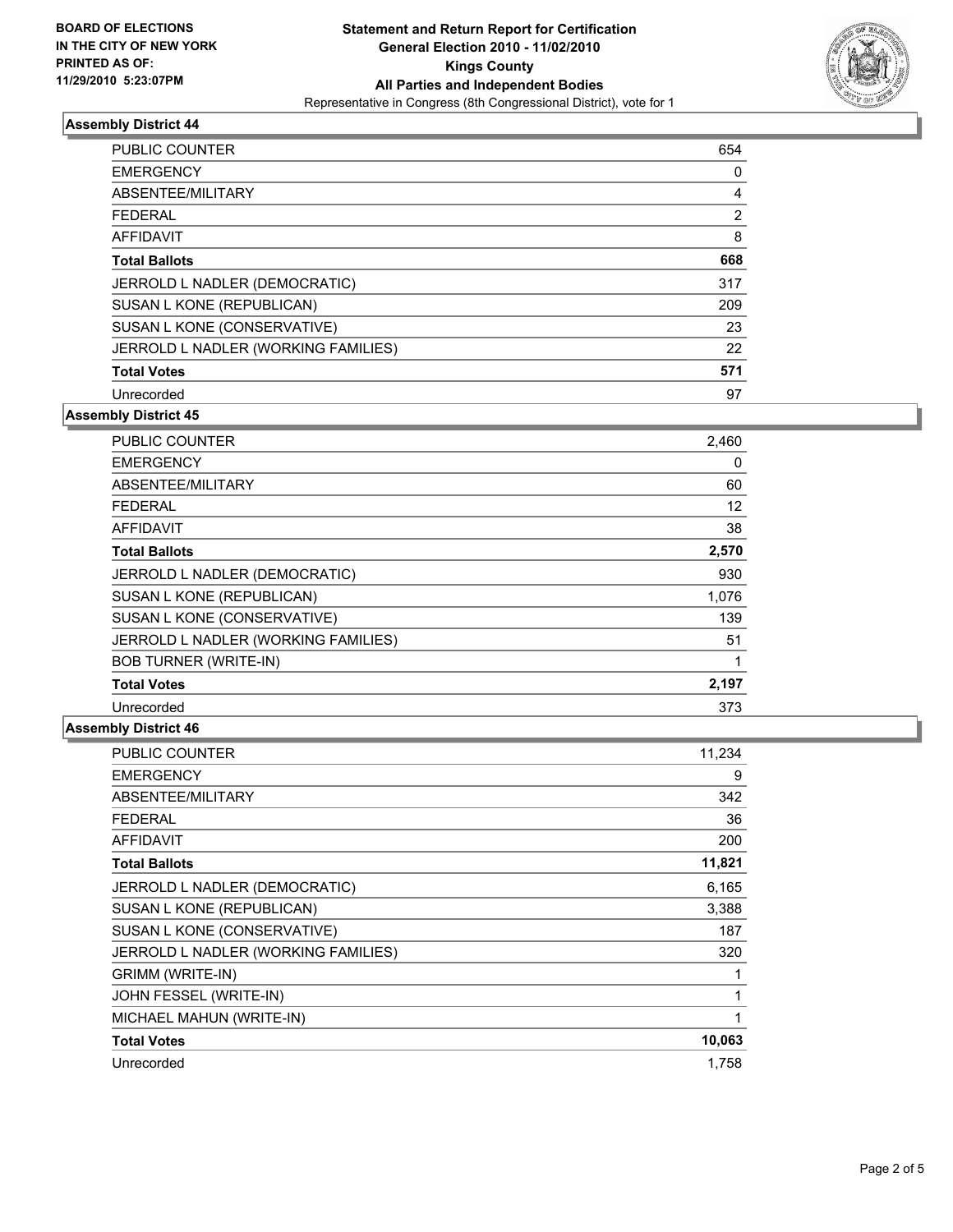

### **Assembly District 47**

| <b>PUBLIC COUNTER</b>               | 7,833 |
|-------------------------------------|-------|
| <b>EMERGENCY</b>                    | 0     |
| ABSENTEE/MILITARY                   | 212   |
| <b>FEDERAL</b>                      | 53    |
| <b>AFFIDAVIT</b>                    | 132   |
| <b>Total Ballots</b>                | 8,230 |
| JERROLD L NADLER (DEMOCRATIC)       | 3,566 |
| SUSAN L KONE (REPUBLICAN)           | 2,769 |
| SUSAN L KONE (CONSERVATIVE)         | 294   |
| JERROLD L NADLER (WORKING FAMILIES) | 219   |
| ANTHONY WEINER (WRITE-IN)           | 1     |
| ANTHONY WEIRER (WRITE-IN)           | 1     |
| MICHAEL E MCMOHAN (WRITE-IN)        | 1     |
| <b>Total Votes</b>                  | 6,851 |
| Unrecorded                          | 1.379 |

#### **Assembly District 48**

| PUBLIC COUNTER                      | 8,976 |
|-------------------------------------|-------|
| <b>EMERGENCY</b>                    | 0     |
| ABSENTEE/MILITARY                   | 89    |
| <b>FEDERAL</b>                      | 97    |
| <b>AFFIDAVIT</b>                    | 86    |
| <b>Total Ballots</b>                | 9,248 |
| JERROLD L NADLER (DEMOCRATIC)       | 3,002 |
| SUSAN L KONE (REPUBLICAN)           | 4,380 |
| SUSAN L KONE (CONSERVATIVE)         | 466   |
| JERROLD L NADLER (WORKING FAMILIES) | 155   |
| <b>GEORGE ORWELL (WRITE-IN)</b>     | 1     |
| JENNER POLLARD (WRITE-IN)           | 1     |
| <b>MISTER CHICKEN (WRITE-IN)</b>    | 2     |
| RIVKA TRAVBE (WRITE-IN)             | 1     |
| <b>Total Votes</b>                  | 8,008 |
| Unrecorded                          | 1,240 |

### **Assembly District 49**

| <b>PUBLIC COUNTER</b>               | 6,422 |
|-------------------------------------|-------|
| <b>EMERGENCY</b>                    | 0     |
| ABSENTEE/MILITARY                   | 159   |
| <b>FEDERAL</b>                      | 37    |
| <b>AFFIDAVIT</b>                    | 81    |
| <b>Total Ballots</b>                | 6,699 |
| JERROLD L NADLER (DEMOCRATIC)       | 2,581 |
| SUSAN L KONE (REPUBLICAN)           | 2,624 |
| SUSAN L KONE (CONSERVATIVE)         | 351   |
| JERROLD L NADLER (WORKING FAMILIES) | 136   |
| <b>Total Votes</b>                  | 5,692 |
| Unrecorded                          | 1.007 |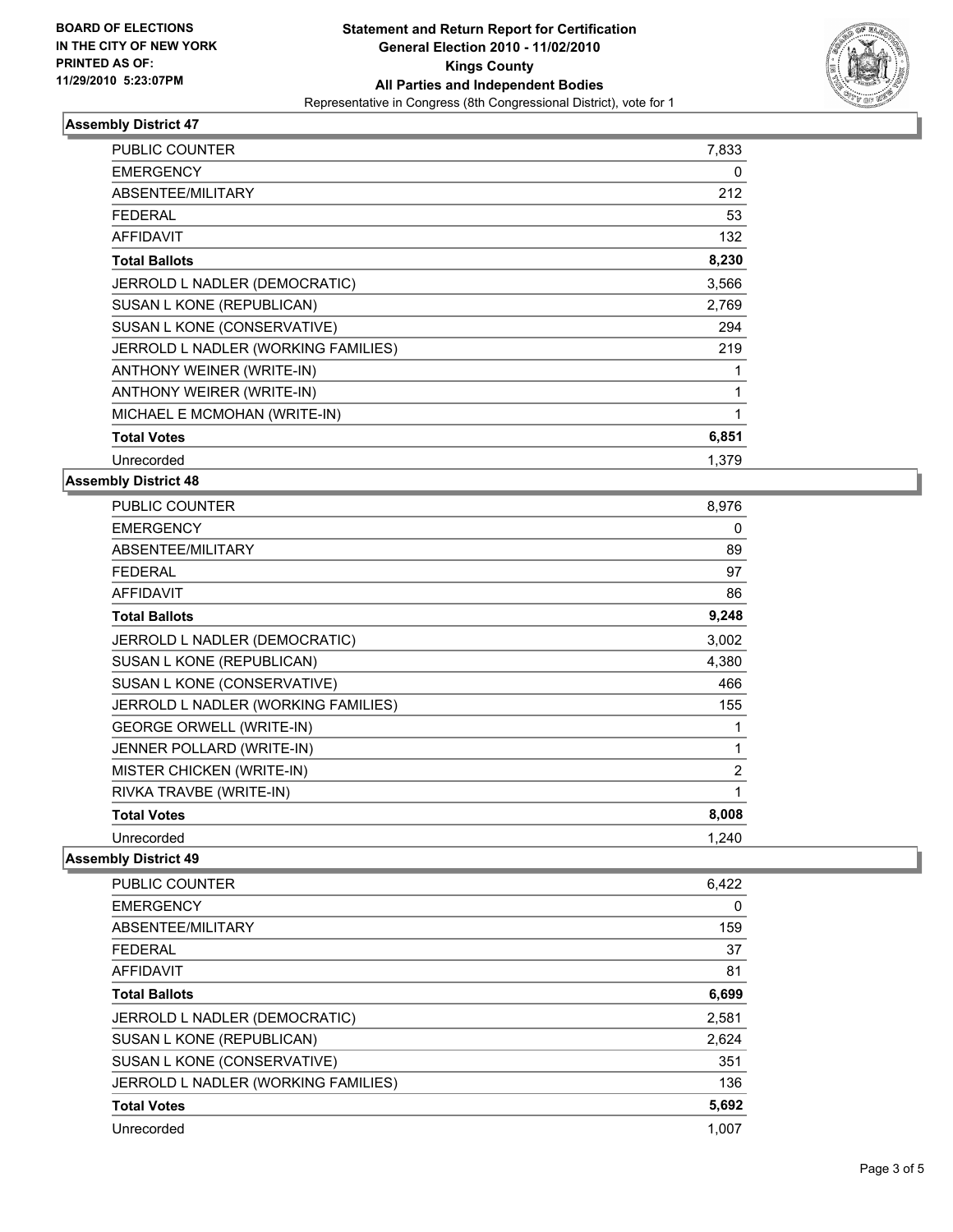

### **Assembly District 51**

| PUBLIC COUNTER                      | 1,381 |
|-------------------------------------|-------|
| <b>EMERGENCY</b>                    | 0     |
| ABSENTEE/MILITARY                   | 19    |
| FEDERAL                             | 8     |
| AFFIDAVIT                           | 20    |
| <b>Total Ballots</b>                | 1,428 |
| JERROLD L NADLER (DEMOCRATIC)       | 673   |
| SUSAN L KONE (REPUBLICAN)           | 415   |
| SUSAN L KONE (CONSERVATIVE)         | 62    |
| JERROLD L NADLER (WORKING FAMILIES) | 83    |
| <b>Total Votes</b>                  | 1,233 |
| Unrecorded                          | 195   |

**Assembly District 52**

| PUBLIC COUNTER                      | 4 |
|-------------------------------------|---|
| <b>EMERGENCY</b>                    | 0 |
| ABSENTEE/MILITARY                   | 0 |
| <b>FEDERAL</b>                      | 0 |
| <b>AFFIDAVIT</b>                    | 0 |
| <b>Total Ballots</b>                | 4 |
| JERROLD L NADLER (DEMOCRATIC)       | 4 |
| SUSAN L KONE (REPUBLICAN)           | 0 |
| SUSAN L KONE (CONSERVATIVE)         | 0 |
| JERROLD L NADLER (WORKING FAMILIES) | 0 |
| <b>Total Votes</b>                  | 4 |

**Assembly District 60**

| PUBLIC COUNTER                      | 1,242 |
|-------------------------------------|-------|
| <b>EMERGENCY</b>                    | 0     |
| ABSENTEE/MILITARY                   | 23    |
| <b>FEDERAL</b>                      | 3     |
| <b>AFFIDAVIT</b>                    | 13    |
| <b>Total Ballots</b>                | 1,281 |
| JERROLD L NADLER (DEMOCRATIC)       | 622   |
| SUSAN L KONE (REPUBLICAN)           | 373   |
| SUSAN L KONE (CONSERVATIVE)         | 82    |
| JERROLD L NADLER (WORKING FAMILIES) | 54    |
| <b>Total Votes</b>                  | 1,131 |
| Unrecorded                          | 150   |